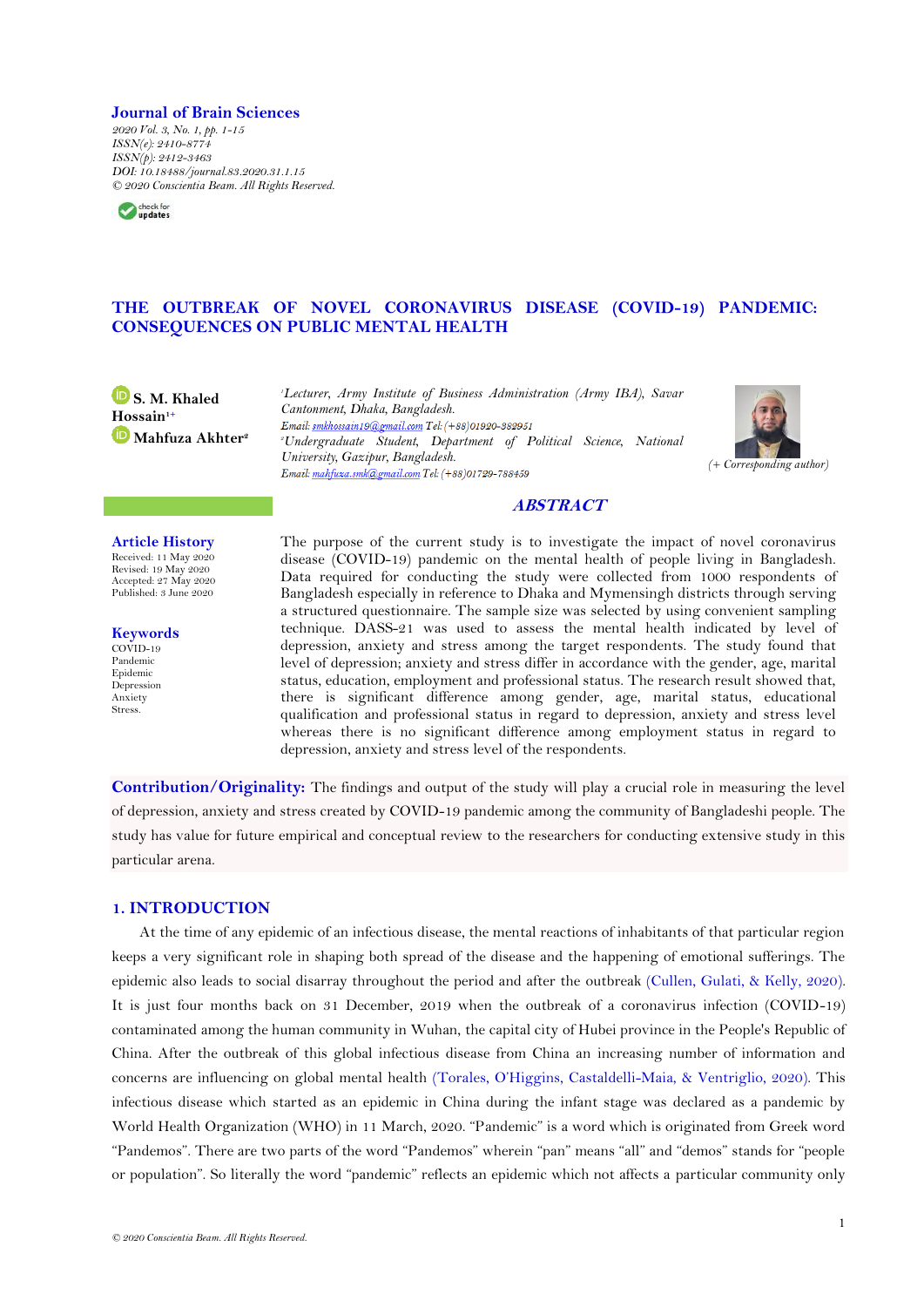rather than affects nearly all of the people and is not contaminated in any particular region rather than spreads all through the communities by crossing the international boundaries. The World Health Organization (WHO) defined the word "epidemic" as the regional outbreak of any disease which spreads unpredictably. It means to an increase, often sudden, in the number of cases of a disease beyond what is normally predictable among the population of an area.

There are total 2719897 confirmed cases globally till now (25 April, 2020) including -13,14,666 cases in Europe, 10,47,508 cases in Americas, 1,54,971 cases in Eastern Mediterranean, 1,41,470 cases in Western Pacific, 41,073 cases in South-East Asia and 19497 cases in Africa. Among the total confirmed cases approximately 1,87,705 deaths committed till now (25 April, 2020) by Coronavirus infection globally including -1,19,463 deaths in Europe, 53,103 deaths in Americas, 6,750 deaths in Eastern Mediterranean, 5,906 deaths in Western Pacific, 1,658 deaths in South-East Asia and 812 deaths in Africa (World Health Organization, April 2020). It was 8 March, 2020 when Bangladesh experienced Coronavirus active case for the first time. The number of active cases and deaths are increasing day by day. Still now there are 4998 positive cases and 140 deaths all over the country as on 25 April, 2020 (IEDCR, 2020).

The literature of earlier studies argued that COVID-19 pandemic not only affects physical health, but also psychological health [\(Brooks et al., 2020;](#page-13-1) [Shigemura, Ursano, Morganstein, Kurosawa, & Benedek, 2020\)](#page-13-2). [Fiorillo](#page-13-3)  [and Gorwood \(2020\)](#page-13-3) found in their research that, the psychosocial consequences of the COVID-19 pandemic may be particularly serious for those people who are into following four groups: (a) those who have been directly or indirectly in contact with the virus; (b) those who are already vulnerable to biological or psychosocial stressors (including people affected by mental health problems); (c) health professionals (because of higher level of exposure); and (d) even people who are following the news through numerous media channels.

The current study is designed to investigate the consequences of coronavirus disease on mental health of general people living in Bangladesh. The findings and output of the study will play a crucial role in measuring the level of depression, anxiety and stress created by COVID-19 among the community of Bangladeshi people. The study has value for future empirical and conceptual review to the researchers for conducting extensive study in this particular arena. In the first section of the study the statement of problems, purposes of the study are mentioned. In the next section the researchers pointed out all the related literatures in relation to the study. In the next section the methodological aspects of the study are described. The following section consists of data analysis and findings. Finally, at the last section of the study mentioned major findings and makes some recommendations in order to improve the current scenario.

### **2. OBJECTIVES OF THE STUDY**

The study aims to attain the following particular objectives:

- 1. To draw an overview of present scenario of coronavirus disease in Bangladesh and around the globe.
- 2. To investigate the impact of COVID-19 pandemic on psychological health of people living in Bangladesh by measuring their depression, anxiety and stress level.
- 3. To make some recommendations for policy implications to improve the current situation.

## **3. LITERATURE REVIEW**

#### *3.1. Outbreak of Novel Coronavirus (COVID-19)*

The 2019 novel coronavirus (2019-nCoV, COVID-19) has been detected as the pathogen following the pneumonia epidemic in Wuhan, Hubei Province, China, on December 8, 2019. It was January 20, 2020 just four months back from now when in South Korea, the country's first patient (who flew in from Wuhan) was detected [\(Ryu & Chun, 2020\)](#page-13-4). The number of confirmed cases was remained relatively stable till February 17, 2020 with only 30 diagnosed patients; however, the situation changed drastically and dramatically after the detection of the 31st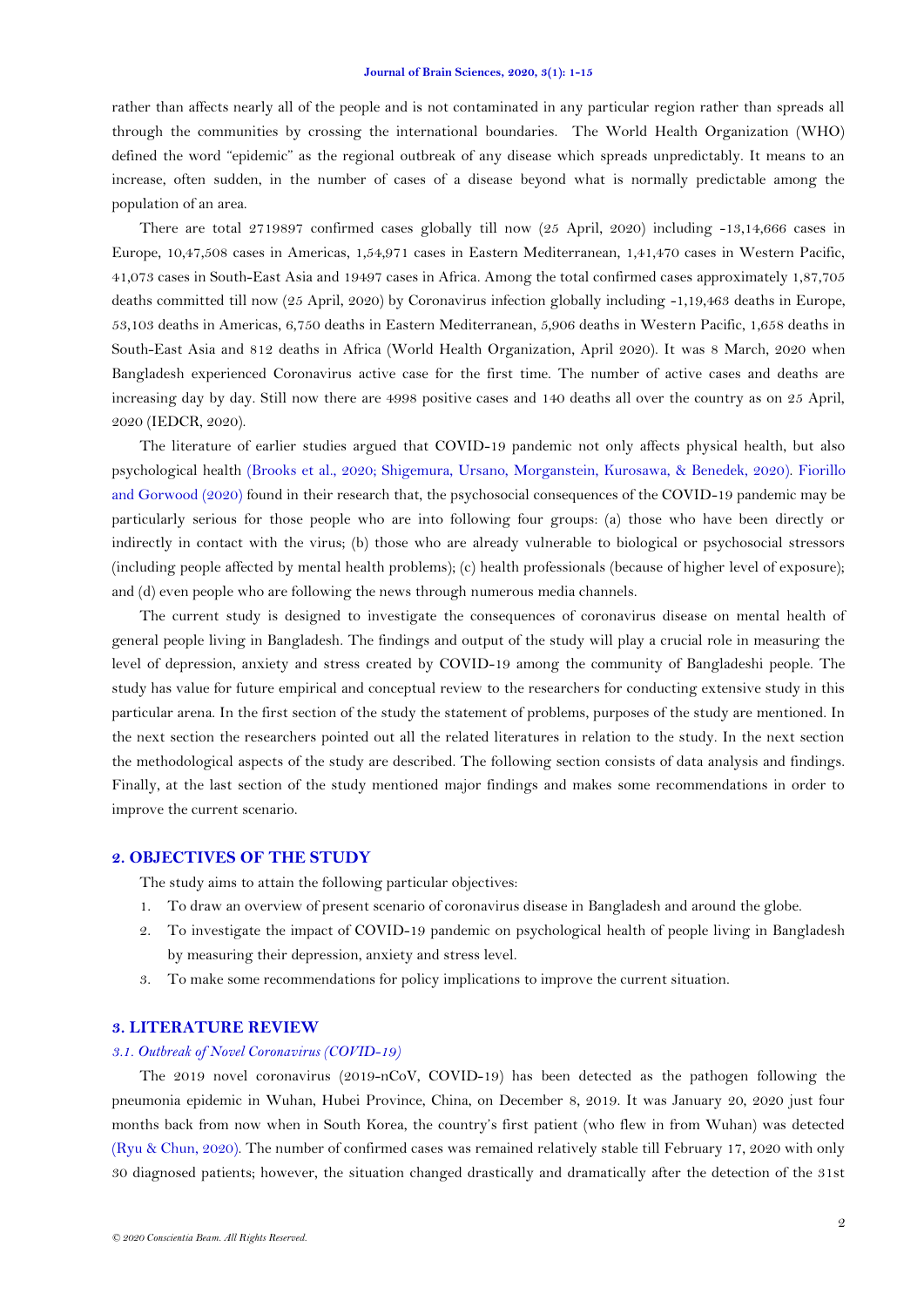patient, and the number of confirmed cases jumped to 2,022 by February 28, 2020. The Wuhan City of China is in the spotlight since December 2019 as because of the outburst of a febrile respiratory syndrome owing to a pneumonia happened by a new unfamiliar coronavirus [\(Li, Song, Wong, & Cui, 2020\)](#page-13-5) perhaps associated to a wholesale seafood market in Huanan [\(Chen, Liu, & Guo, 2020\)](#page-13-6).

The new coronavirus (SARS-CoV-2, initially named 2019-nCoV) has been isolated from a patient in a short time on January 7, 2020, and the genome sequencing of this virus has been conducted [\(Lu, Stratton, & Tang, 2020\)](#page-13-7). The genetic sequence of SARS-CoV-2 has been formally documented by World Health Organization (WHO) on January 12, 2020. This process has led to the improvement of specific polymerase chain reaction PCR-based diagnostic tests to identify the new contamination in different countries [\(Corman et al., 2020\)](#page-13-8). SARSCoV- 2, formerly denoted as an unfamiliar beta-coronavirus, is the seventh member of coronaviruses' family which infects humans, different from both MERS-CoV and SARSCoV, SARS-CoV-2 [\(Zhu et al., 2020\)](#page-14-1). This outbreak is probably connected to the sale of bush meat of wild animal in the seafood market [\(Cui, Li, & Shi, 2019\)](#page-13-9). Apparently it seems that, the coronavirus disease originated from a sea food market of Wuhan, Hubei Province, China, where wild animals, rabbits, birds, marmots, bats, snakes etc are traded. It is a well-known fact that coronaviruses can jump from animals to humans. So it assumes that the first people who have infected with this disease are primarily from the sea food market from being in touch with animals (WHO, 2020). Still now the source of COVID-19 disease is unknown and scientists around the globe are working restlessly to find out the root cause of this disease. Zhou, Yang, Wang *et al.*, 2020 from the Wuhan Institute for Virology released a detailed paper in which he shows that the new coronaviruses' genetic structure is 96 per cent identical to that of a coronavirus found in bats.

### *3.2. Current Scenario of Novel Coronavirus (COVID-19) Infections around the World*



# Number of Confirmed Cases (Cumulative)

<span id="page-2-0"></span>**Figure-1.** Number of cumulative confirmed cases and deaths according to WHO regions (Up to 25 April, 2020). **Source:** World Health Organization (April, 2020).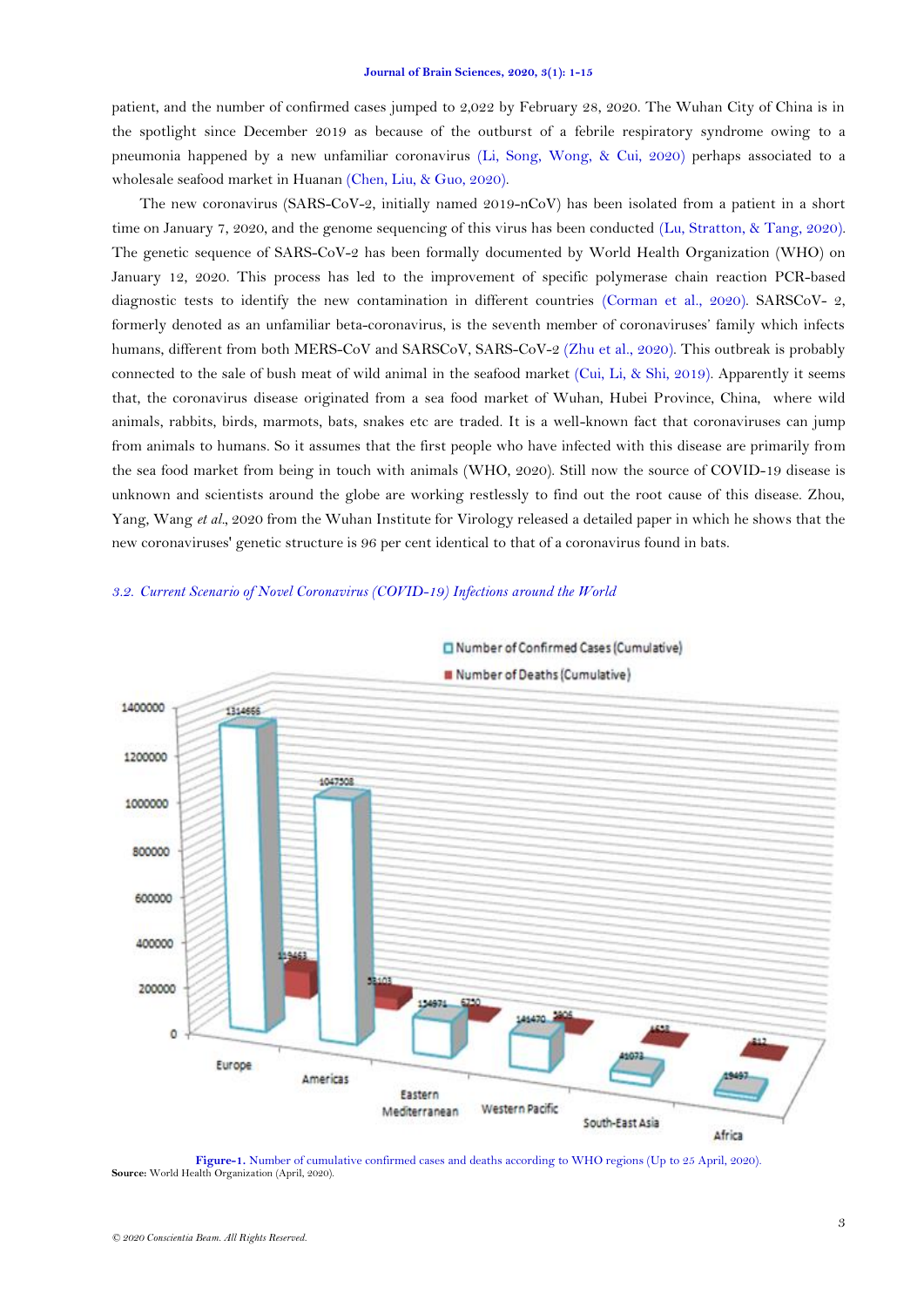

**Source:** World Health Organization (April, 2020).

[Figure 1](#page-2-0) shows that, there are total 2719897 confirmed cases globally till now (25 April, 2020) including - 13,14,666 cases in Europe, 10,47,508 cases in Americas, 1,54,971 cases in Eastern Mediterranean, 1,41,470 cases in Western Pacific, 41,073 cases in South-East Asia and 19,497 cases in Africa. Among the total confirmed cases approximately 1,87,705 deaths committed till now (25 April, 2020) by Coronavirus infection globally including - 1,19,463 deaths in Europe, 53,103 deaths in Americas, 6,750 deaths in Eastern Mediterranean, 5,906 deaths in Western Pacific, 1,658 deaths in South-East Asia and 812 deaths in Africa (World Health Organization, April 2020). Figure 2 also describes a summary of total confirmed cases according to regions of World Health Organization which is a great concerning issue for today's world.

## *3.3. Current Scenario of Novel Coronavirus (COVID-19) Infections in Bangladesh*



<span id="page-3-0"></span>**Source:** IEDCR (April, 2020).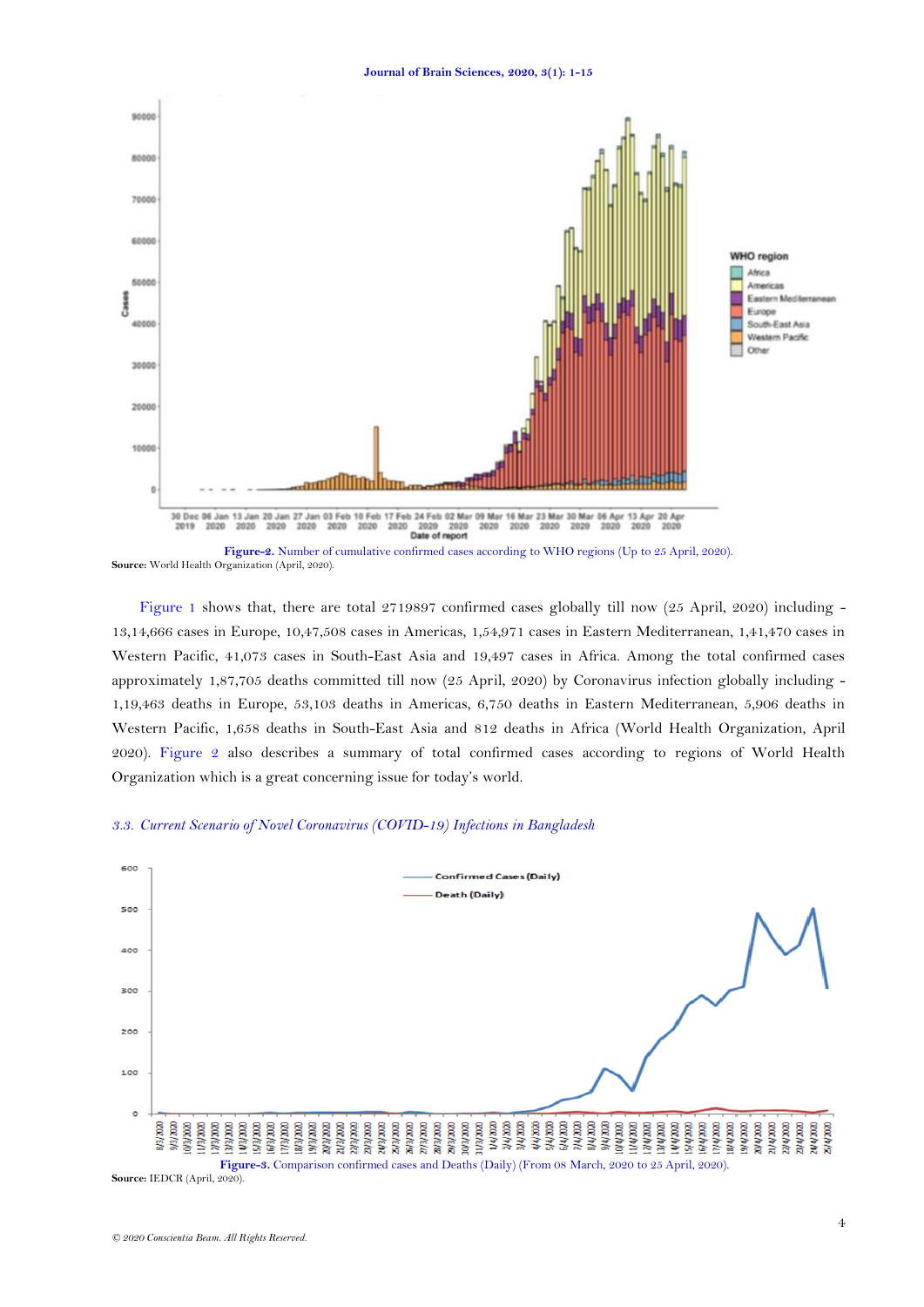

**Figure-6.** Comparison of daily Deaths and cumulative Deaths (From 08 March, 2020 to 25 April, 2020). **Source:** IEDCR (April, 2020).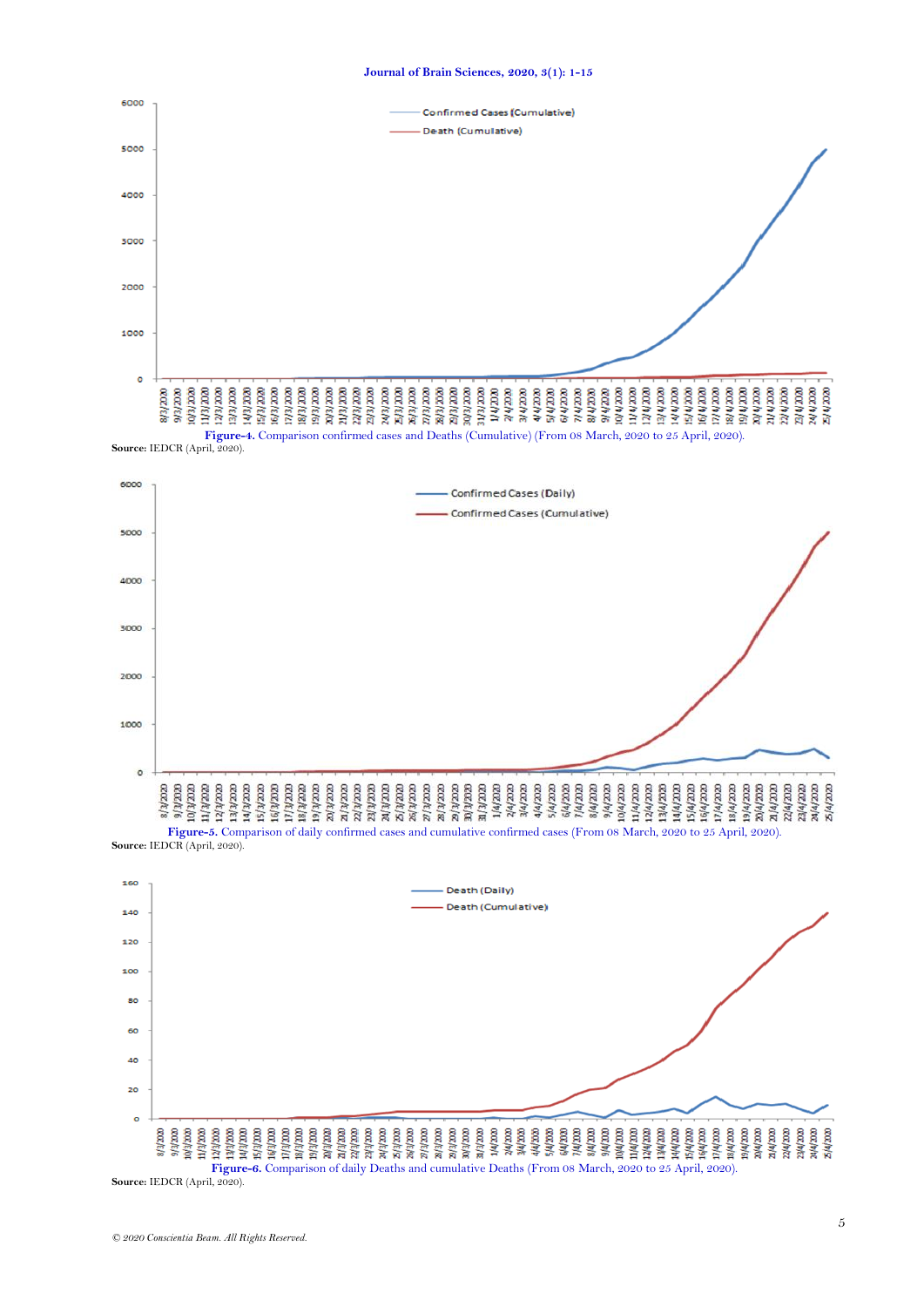



<span id="page-5-0"></span>**Figure-7.** Comparison of daily confirmed cases according to Divisions (From 08 March, 2020 to 25 April, 2020). **Source:** IEDCR (April, 2020).

The Novel Coronavirus disease (COVID-19) pandemic was confirmed to have spread to Bangladesh on March 2020 for the first time. Bangladesh experienced first three confirmed cases on 8 March, 2020 reported by Institute of Epidemiology, Disease Control and Research (IEDCR, 2020). Infection was is infant stage till the end of the March but it steep rise in the first week of April month. But it is a matter of serious concern that, at the ending of the week at 11 April, new cases in Bangladesh increased by almost 1,155 percent. The numbers of confirmed cases are going upward day by day. Bangladesh experienced a highest level of confirmed cases still now on 24 April, 2020 which was 503 cases in a day. Still now the numbers of total tested cases are 42,813 among which number of total confirmed cases is 4,998. Among the total confirmed cases only 112 is recovered whereas 140 infected patients were dead till 25 April, 2020 (IEDCR, April 2020). [Figure 3, 4, 5, 6](#page-3-0) shows the number of total confirmed cases (in cumulative and day statistics) and number of total deaths (in cumulative and day statistics). [Figure 7](#page-5-0) shows the number of confirmed cases according to divisions of Bangladesh. As per the statistics on 25 April, 2020 the highest confirmed cases was identified in Dhaka division (almost 33.61 percent). The second affected division is Chattogram division with 3.93 percent and in third position there is Mymensingh division along with 3.88 percent. The lowest affected division is Rajshahi which holds 0.76 percent of total confirmed cases in Bangladesh according to the statistics made by Institute of Epidemiology, Disease Control and Research (IEDCR, April, 2020). Bangladesh faces significant challenges in fighting against COVID-19 pandemic as it is a densely populated country with largest population size and also houses a million stateless [Rohingya refugees](https://en.wikipedia.org/wiki/Rohingya_refugees_in_Bangladesh) in sprawling refugee camps that are conducive to the spread of epidemics. It also has significant [migrant populations](https://en.wikipedia.org/wiki/Bangladeshis_in_Italy) living in [Italy,](https://en.wikipedia.org/wiki/2020_coronavirus_pandemic_in_Italy) a COVID-affected country. Bangladesh Government has taken several significant steps to reduce the severity of this pandemic.

## *3.4. Consequences of Novel Coronavirus (COVID-19) on Mental Health*

Prior studies conducted by several researchers have found evidence that, there is detrimental impact of any pandemic on the mental health of general people living in that region.

At the time of the Ebola outbreaks<sup>1</sup> in Sierra Leone in 2014 and in the Democratic Republic of the Congo in 2018, the country experiences a high level of anxiety among the medical staffs and there was an adverse impact of stigma among those people who were in direct touch with infected patients [\(Park et al., 2018\)](#page-13-10). In another research study [Lee et al. \(2018\)](#page-13-11) argued that, during the outbreak of SARS-CoV<sup>2</sup> in Taiwan in 2003, the staffs who were working in emergency department and psychiatric ward have shown more severe PTSD symptoms. So there was a

1

*<sup>1</sup> Ebola virus disease (EVD), formerly known as Ebola hemorrhagic fever, is a severe, often fatal illness affecting humans and other primates.*

*<sup>2</sup> Severe acute respiratory syndrome (SARS) is a viral respiratory illness caused by a coronavirus called SARS-associated coronavirus (SARS-CoV).*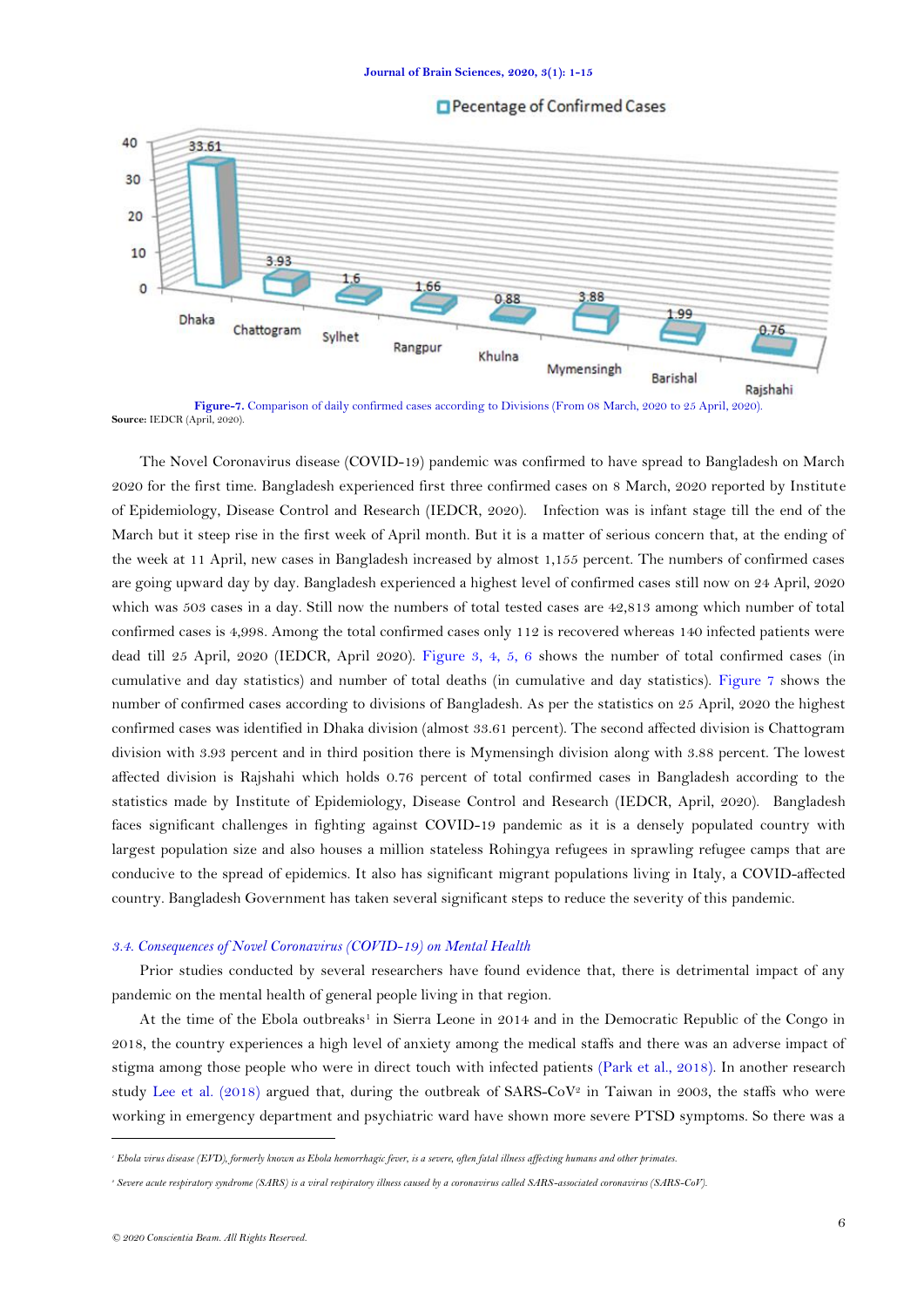crying need of the development of post-traumatic stress disorder (PTSD)<sup>3</sup> during the outbreak. When the Korean MERS-CoV<sup>4</sup> outbreak happened during the year 2015 it was observed that, the impacts of stigma and robustness had a significant negative impact on the mental health of health professionals working on public hospitals [\(Shigemura et al., 2020\)](#page-13-2).

[Panagioti, Yardley, Schlotz, and Michie \(2020\)](#page-13-12) conducted a research study in which they claimed that, there may have an injurious impact of pandemic and its related issues namely home quarantine, self isolation, social distancing, lockdown etc. on the psychological health of the people. A number of metal disorders like schizophrenia, metal stress, depression etc. may be caused by the aloneness and interrupting on social interactions during the time of pandemic. People experiences severe anxiety about their personal health, health of their beloved persons and also for their uncertain future which is another root cause for exacerbate fear, depression and various types of psychological problems.

Another researchers [\(Fiorillo & Gorwood,](#page-13-3) 2020) disclosed that, social dishonor and discrimination towards the people who are infected by the COVID-19 pandemic and their family members is another considerable factors which is responsible for psychotically pressure or mental stress among the peoples who are not infected by the pandemic yet now. They are always tensed about their infection and loosing of social dignity and people's attitude towards them. So the researchers concluded their study by arguing that, fighting social stigma toward those treating and caring for people with COVID-19 should be another main concern for mental health professionals during the pandemic. In the urgent situation of COVID-19, the personnel who are working in health sectors had rendered their services in high risk of infection without adequate protection. They had to pay overwork, kept them isolated, maintained patients with negative emotions and had less opportunity to contract with their family all of which consequently leads to the severe stress and mental disorder among themselves [\(Kang et al., 2020\)](#page-13-13). The research findings of [Kang et al. \(2020\)](#page-13-13) supported by others researchers [\(Jones, Thompson, Schetter, & Silver, 2017\)](#page-13-14) fighting against any pandemic may create serious mental health problems likewise depressive symptoms, anxiety, stress, insomnia, denial, anger and fear. These mental disorders may also hinder the fighting of that particular pandemic.

When any community crisis emerged, people are interested to know event related information in order to stay informed about what is going on the surroundings. In this circumstances if information from official channel is inadequate or not properly conveyed to the people then they go for alternative option most preferably rely on social media for getting the necessary information. But all of the information transmitted in the social media may not be authentic which consequently may increase mental pressure among the people. A study conducted on a university lockdown in the United States after a shooter incident showed that, those subjects receiving conflicting information about the lockdown reported much higher levels of acute stress [\(Purgato et al., 2018\)](#page-13-15). In this study the researchers emphasis on the significance of disclosing substantive official updates on a regular basis and monitoring the information provided in social media to prevent fake information to reduce mental stress and anxiety.

[Fiorillo and Gorwood \(2020\)](#page-13-3) found in his research that, the psychosocial consequences of the COVID-19 pandemic may be particularly serious for those people who have been directly or indirectly in contact with the virus or those who are already vulnerable to biological or psychosocial stressors (including people affected by mental health problems) or those who are health professionals (because of higher level of exposure) or those people who are following the news through numerous media channels.

 $\overline{a}$ 

*<sup>3</sup> Post-traumatic stress disorder (PTSD) is a disorder that develops in some people who have experienced a shocking, scary, or dangerous event.*

*<sup>4</sup> Middle East respiratory syndrome (MERS) is a viral respiratory disease caused by a novel coronavirus (Middle East respiratory syndrome coronavirus, or MERS*‐*CoV) that was first identified in Saudi Arabia in 2012.*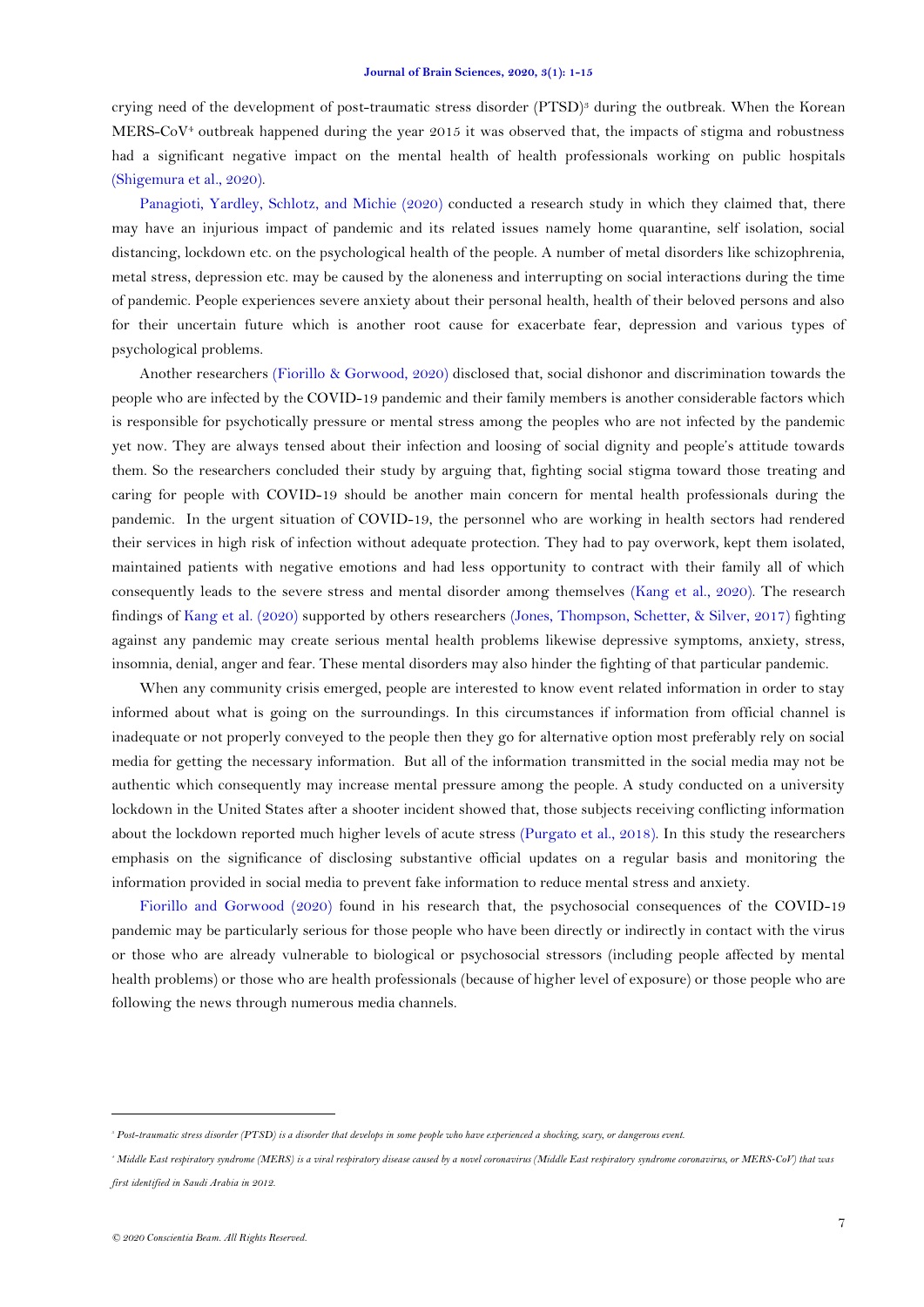### **4. METHODOLOGY OF THE STUDY**

The present study is quantitative in nature which was basically designed to explore the consequences of novel coronavirus (COVID-19) on mental health. The population of the study consists of general people living in Dhaka and Mymensingh city. The study considered convenient sampling method<sup>5</sup> for choosing the sample size. From the total population 1000 respondents from Dhaka and Mymensingh districts were selected as targeted sample size. In order to assess mental health the study basically measure three variables namely depression, anxiety and stress among the residents of Dhaka and Mymensingh city. Depression Anxiety and Stress Scale (DASS- 21) was administered to reflect the mental health of the target respondents. DASS is a reliable tool to appraise the psychological distress in clinical and non-clinical population [\(Osman et al., 2012\)](#page-13-16). The study was basically conducted on the basis of primary data. A self-administered structured questionnaire was served to the respondents through creating a Google form for the purpose of collecting necessary data. The questionnaire was sent to the target respondents through E-mail and social media especially face book. The questionnaire was structuring according to DASS-21 scale measurement. The collected data analyzed by using SPSS 23.0 and MS Excel 2007. Descriptive statistics used for defining the demographic characteristics of respondents. For checking the internal consistency and reliability of data Cronbach's Alpha test has done.

## **5. DATA ANALYSIS AND FINDINGS**

### *5.1. Demographic Analysis of the Respondents*

[Table 1](#page-8-0) shows that,  $(n=1000, 73.2\%)$  of the respondents are male and rest of them  $(n=1000, 26.8\%)$  are female. The study has collected data from different aged people to reflect the actual response and avid any biased response. The demographic characteristics regarding age of the respondents are as follows, less than 30 years are (n=1000, 30.1%), age ranged from 31-40 years are (n=1000, 27.9%), aged ranged from 41-50 years are (n=1000, 321.7%) and above 50 years are  $(n=1000, 20.3\%)$ . The table also shows the marital condition status of the target respondents in where single are (n=1000, 34.3%), married are (n=1000, 51.3%), divorce are (n=1000, 5.7%) and rest of the respondents are widow (n=1000, 8.7%). The study collected data from 1000 respondents of which 101 are PhD completed n=1000, 10.1%), 609 are masters completed n=1000, 60.9%), 103 are honors completed n=1000, 10.3%), 156 are HSC completed n=1000, 15.6%), and rest of the 31 are SSC completed n=1000, 3.1%). The study also found from the total respondents 774 are employed (n=1000, 77.4%) and 226 are unemployed (n=1000, 22.6%). The study tried to collect data from different professionals from all sectors to get a biased free response and measure the perception of the respondents from different professions with different age, education level and cultures. The demographic features regarding profession of the respondents shows that, the study has collected data from 84 scientist or researchers (n=1000, 8.4%), 114 doctors or medical staffs (n=1000, 11.4%), 103 administrators (n=1000, 10.3%), 67 defense person (n=1000, 6.7%), 131 teachers (n=1000, 13.1%) from different universities and colleges, 98 corporate persons (n=1000, 9.8%), 81 bankers (n=1000, 8.1%), 76 engineers (n=1000, 7.6%), 20 businessman  $(n=1000, 2.0\%)$ , 186 students  $(n=1000, 18.6\%)$  and 40 from others including housewives  $(n=1000, 4.0\%)$ .

#### *5.2. Reliability Test of Data*

A reliability test has been done to check the reliability and internal consistency of the collected data. [Table 2](#page-8-1) shows the result of reliability test which considers three variables namely depression, anxiety and stress of the target respondents.

**.** 

*<sup>5</sup>A convenience sample is a type of non-probability sampling method where the sample is taken from a group of people easy to contact or to reach.*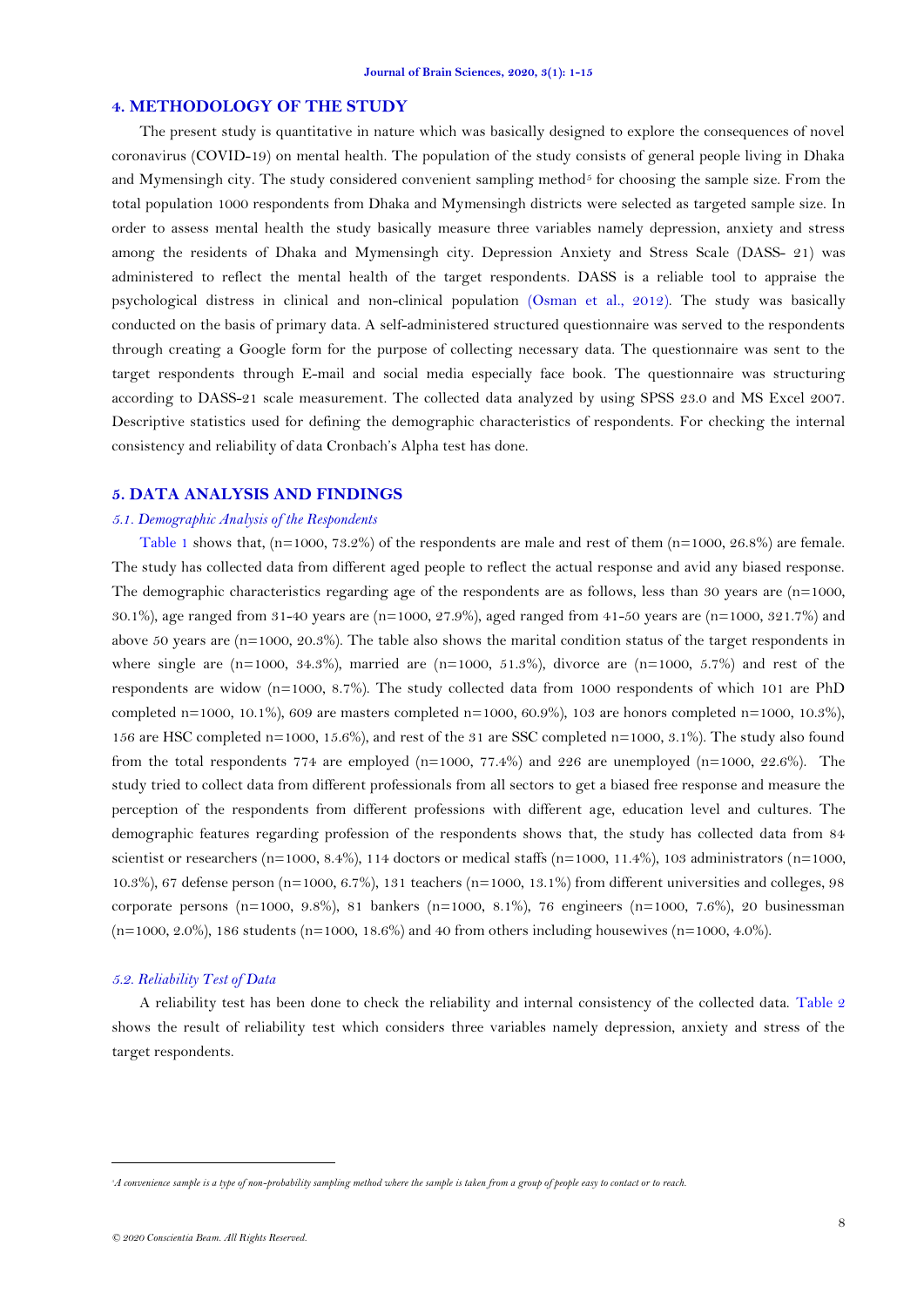<span id="page-8-0"></span>

| <b>Demographic Characteristics</b> | Frequency   | <b>Table-1.</b> Demographic Characteristics of respondents.<br>Percentage (%) | <b>Cumulative Percentage (%)</b> |
|------------------------------------|-------------|-------------------------------------------------------------------------------|----------------------------------|
| Gender ( $n=1000$ )                |             |                                                                               |                                  |
| Male                               | 732         | 73.2                                                                          | 73.2                             |
| Female                             | 268         | 26.8                                                                          | 100.0                            |
| Age $(n=1000)$                     |             |                                                                               |                                  |
| Less than 30 Years                 | 301         | 30.1                                                                          | 30.1                             |
| 31-40 Years                        | 279         | 27.9                                                                          | 58.0                             |
| 41-50 Years                        | 217         | 21.7                                                                          | 79.7                             |
| More than 50 Years                 | 203         | 20.3                                                                          | 100.0                            |
| Marital Status (n=1000)            |             |                                                                               |                                  |
| Single                             | 343         | 34.3                                                                          | 34.3                             |
| Married                            | 513         | 51.3                                                                          | 85.6                             |
| Divorce                            | 57          | 5.7                                                                           | 91.3                             |
| Widow                              | 87          | 8.7                                                                           | 100.0                            |
| Educational Qualification (n=1000) |             |                                                                               |                                  |
| <b>SSC</b>                         | $3\sqrt{1}$ | 3.1                                                                           | 3.1                              |
| <b>HSC</b>                         | 156         | 15.6                                                                          | 18.7                             |
| Honors/ Bachelors                  | 103         | 10.3                                                                          | 29.0                             |
| Master                             | 609         | 60.9                                                                          | 89.9                             |
| PhD/Post Doc.                      | 101         | 10.1                                                                          | 100.0                            |
| Employment Status (n=1000)         |             |                                                                               |                                  |
| Employed                           | 774         | 77.4                                                                          | 77.4                             |
| Unemployed                         | 226         | 22.6                                                                          | 100.0                            |
| Profession ( $n=1000$ )            |             |                                                                               |                                  |
| Scientist/Researcher               | 84          | 8.4                                                                           | 8.4                              |
| Doctor/ Health Staff               | 114         | 11.4                                                                          | 19.8                             |
| Administrator                      | 103         | 10.3                                                                          | 30.1                             |
| Defense Person                     | 67          | 6.7                                                                           | 36.8                             |
| Teacher                            | 131         | 13.1                                                                          | 49.9                             |
| Corporate Person                   | 98          | 9.8                                                                           | 59.7                             |
| Banker                             | 81          | 8.1                                                                           | 67.8                             |
| Engineer                           | 76          | 7.6                                                                           | 75.4                             |
| Businessman                        | 20          | $2.0\,$                                                                       | 77.4                             |
| Students                           | 186         | 18.6                                                                          | 96.0                             |
| Others                             | 40          | 4.0                                                                           | 100.0                            |

#### **Table-1.** Demographic Characteristics of respondents.

#### **Table-2.** Results of reliability analysis.

<span id="page-8-1"></span>

| <b>Variables</b> | No. of Items | Cronbach's Alpha $(a)$ |
|------------------|--------------|------------------------|
| Depression       |              | 0.842                  |
| Anxiety          |              | 0.761                  |
| Stress           |              | 0.713                  |
|                  | 1000         |                        |

[Table 2](#page-8-1) explains the reliability test result. Cronbach's Reliability checking is very much necessary for checking the validity of data [\(Nunnally, 1978\)](#page-13-17). In addition, the study estimates shows that a value range from 0.60 to 0.84 supports the minimum criteria of 0.60 for all Cronbachs' products [\(Hair, Ringle, & Sarstedt, 1998\)](#page-13-18). [Table 2](#page-8-1) shows the alpha value for all the variables are greater than standard value which means that, all the data collected under three variables are internally consistent.

## *5.3. DAAS Measurement*

[Table 3](#page-9-0) shows the depression, anxiety and stress level of general people due to COVID-19 infections living in Dhaka and Mymensingh city according to their gender status. From the table the researchers found that, male respondents have moderate depression level (SV in between 14-20) whereas; female respondents have mild depression level (SV in between 10-13). The table also shows that, female respondents suffers from severe anxiety problem (SV in between 15-19) whereas, male respondents suffers from moderate anxiety level (SV in between 10-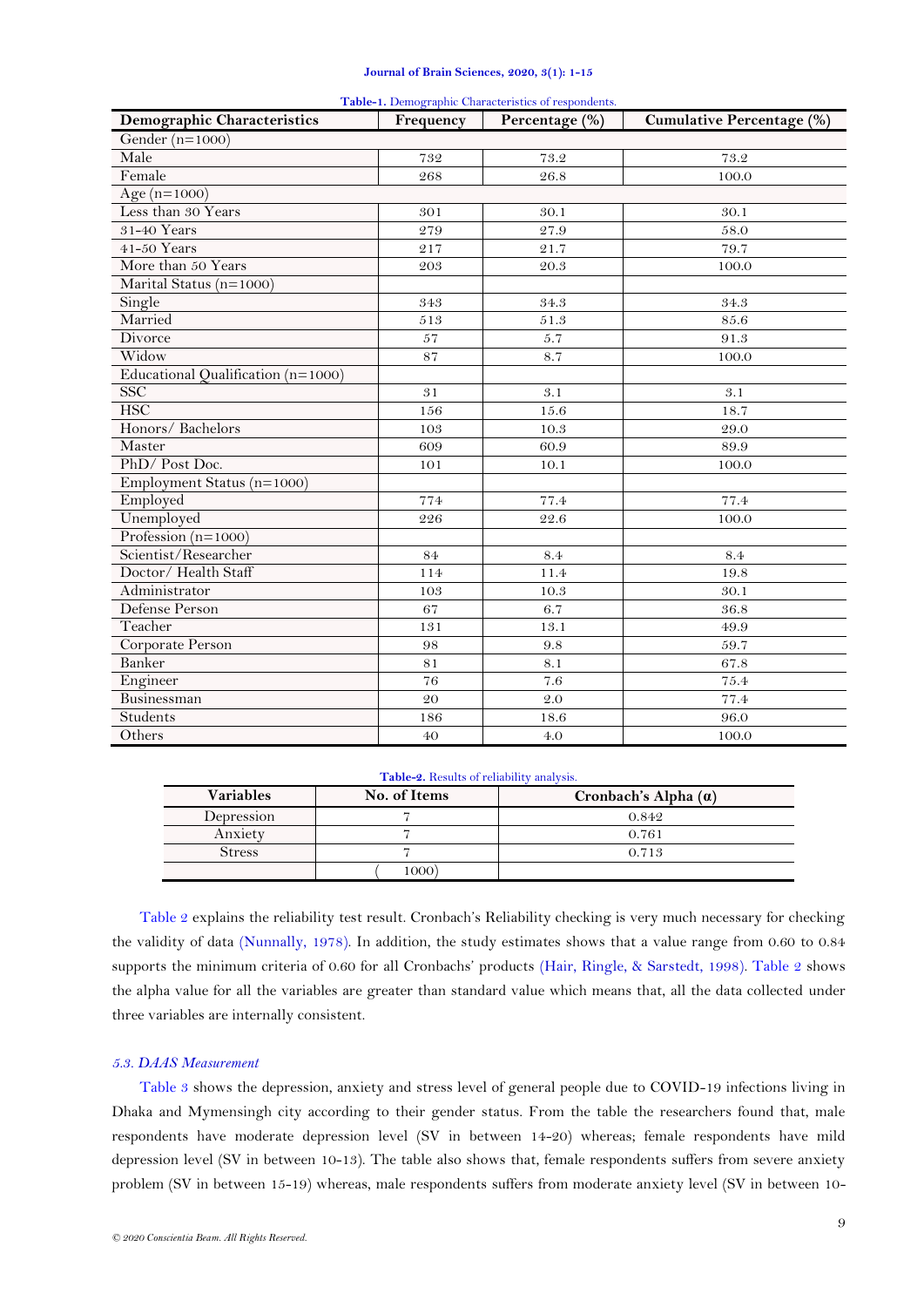14). The study founds, the stress level among males are more severe (SV in between 26-33) in comparison to females as their stress level is moderate (SV in between 19-25). The P value for all the variables are smaller than .005 which indicates that, there is a significant difference among gender in regard to depression, anxiety and stress level.

<span id="page-9-0"></span>

| <b>Gender Category</b> |            | Table-3. Mental health of the respondents according to gender status.<br>Scale Value (SV) |               |  |
|------------------------|------------|-------------------------------------------------------------------------------------------|---------------|--|
|                        | Depression | Anxiety                                                                                   | <b>Stress</b> |  |
| Male                   | 15.00      | 10.00                                                                                     | 28.25         |  |
| Female                 | 13.00      | 16.25                                                                                     | 24.75         |  |
| P value                | .000       | .000                                                                                      | .001          |  |
|                        | $(n=1000)$ |                                                                                           |               |  |

<span id="page-9-1"></span>

| <b>Table-4.</b> Mental health of the respondents according to age status. |                  |         |               |
|---------------------------------------------------------------------------|------------------|---------|---------------|
| <b>Age Category</b>                                                       | Scale Value (SV) |         |               |
|                                                                           | Depression       | Anxiety | <b>Stress</b> |
| Less than 30 Years                                                        | 8.25             | 8.75    | 13.25         |
| $31-40$ Years                                                             | 15.00            | 14.25   | 21.75         |
| $41-50$ Years                                                             | 14.75            | 13.00   | 20.25         |
| More than 50 Years                                                        | 22.25            | 17.25   | 27.00         |
| P value                                                                   | .000             | .002    | .000          |
|                                                                           | $n = 1000$       |         |               |

[Table 4](#page-9-1) shows the depression, anxiety and stress level of general people due to COVID-19 infections living in Dhaka and Mymensingh city according to their age status. The table depicts that, the people aged from more than 50 years are severely depressed (SV in between 21-27) due to COVID-19 pandemic in comparison to all other aged peoples whereas people aged from 31-50 years are moderately depressed (SV in between 10-13) and less than 30 years old people are suffering from normal depression level (SV in between 0-9). Similarly in case of anxiety level, people aged from more than 50 years suffers from severe anxiety (SV in between 15-19) and all other aged people except less than 30 years suffers from moderate anxiety level (SV in between 10-14). The study also found that, stress level is more severe among the people aged more than 50 years (SV in between 26-33) and for 31-50 years old people stress level is moderate (SV in between 19-25) whereas as people aged less than 30 years suffer from mild stress level (SV in between 15-18). The P value for all the variables are smaller than .005 which indicates that, there is a significant difference among age in regard to depression, anxiety and stress level.

<span id="page-9-2"></span>

| Table-5. Mental health of the respondents according to marital status. |                  |         |               |
|------------------------------------------------------------------------|------------------|---------|---------------|
| <b>Marital Status Category</b>                                         | Scale Value (SV) |         |               |
|                                                                        | Depression       | Anxiety | <b>Stress</b> |
| Single                                                                 | 9.00             | 10.25   | 16.25         |
| Married                                                                | 24.50            | 16.25   | 27.50         |
| Divorce                                                                | 17.25            | 12.00   | 20.25         |
| Widow                                                                  | 19.25            | 17.50   | 26.00         |
| P value                                                                | .000             | .000    | .002          |
|                                                                        | $n = 1000$       |         |               |

[Table 5](#page-9-2) shows the depression, anxiety and stress level of the respondents on the basis of their marital status. The study found that, among the total respondents the respondents who are married are severely depressed than the others (SV in between 21-27). The level of depression among divorce and widow are moderate (SV in between 14-20) and in case of single man or women depression level is comparatively normal in relation to others (SV in between 0-9). The table also shows severe anxiety level among the married and widow peoples (SV in between 15- 19) whereas, moderate anxiety level for both single and divorce peoples (SV in between 10-14). The stress scale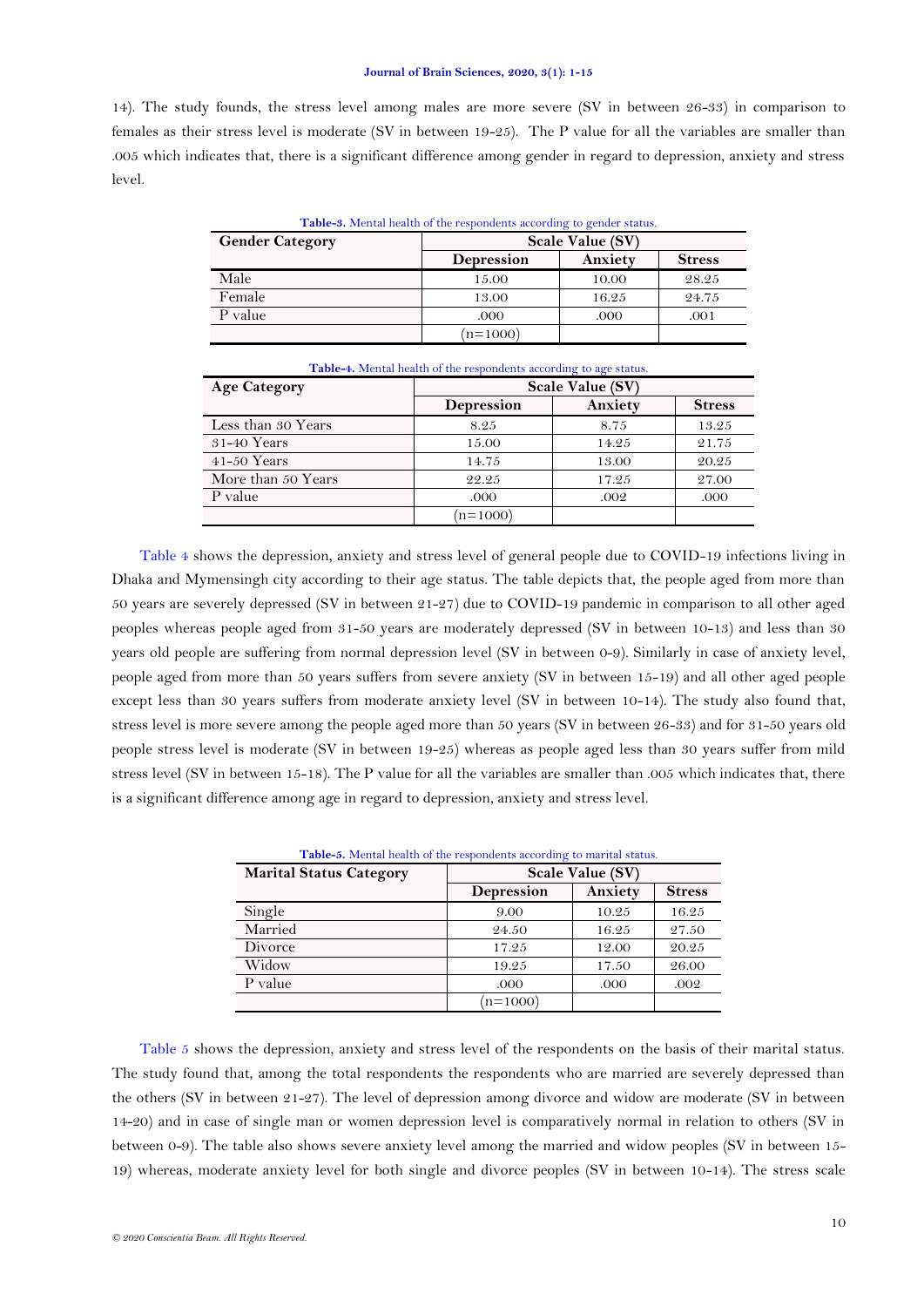value shows 27.50 and 26.00 for married and widow respondents which depicts that, these two categories respondents are feeling stressed severely (SV in between 26-33). In another point the stress level for divorce and single respondents are in moderate (SV in between 19-25) and mild (SV in between 15-18) respectively. The P value for all the variables are smaller than .005 which indicates that, there is a significant difference among marital status in regard to depression, anxiety and stress level.

<span id="page-10-0"></span>

| <b>Educational Qualification Category</b> | .<br>Scale Value (SV) |         |               |
|-------------------------------------------|-----------------------|---------|---------------|
|                                           | <b>Depression</b>     | Anxiety | <b>Stress</b> |
| <b>SSC</b>                                | 21.50                 | 16.25   | 27.50         |
| <b>HSC</b>                                | 15.25                 | 11.75   | 18.25         |
| Honors/Bachelors                          | 17.75                 | 12.75   | 16.50         |
| Master                                    | 14.25                 | 10.25   | 20.25         |
| PhD/Post Doctorate                        | 18.25                 | 13.75   | 21.50         |
| P value                                   | .000                  | .001    | .007          |
|                                           | $(n=1000)$            |         |               |

**Table-6.** Mental health of the respondents according to educational qualification status.

[Table 6](#page-10-0) shows the depression, anxiety and stress level of the respondents on the basis of their educational qualification. The research findings demonstrates that, the depression level is severe for less educated respondents passed SSC degree (SV in between 21-27) and moderate for rest of the respondents (SV in between 14-20). As like as depression, the anxiety level is also severe (SV in between 15-19) among SSC qualified respondents whereas rest of the respondents shows their anxiety level as moderate (SV in between 10-14). The research findings also shows that, stress among SSC qualified peoples are severe (SV in between 26-33) and for other comparatively less severe. The P value for all the variables except stress are smaller than .005 which indicates that, there is a significant difference among educational qualification status in regard to depression and anxiety level where as P value for stress is .007 which is greater than .005 indicates that, there is no significant difference among the educational qualification in regards to stress.

<span id="page-10-1"></span>

| <b>Employment Category</b> | Scale Value (SV)  |         |               |
|----------------------------|-------------------|---------|---------------|
|                            | <b>Depression</b> | Anxiety | <b>Stress</b> |
| Employed                   | 15.00             | 12.25   | 17.25         |
| Unemployed                 | 16.25             | 13.00   | 20.50         |
| P value                    | .005              | .008    | .012          |
|                            | $(n=1000)$        |         |               |

**Table-7.** Mental health of the respondents according to employment status.

<span id="page-10-2"></span>

| Table-8. Mental health of the respondents according to professional status. |                  |         |               |
|-----------------------------------------------------------------------------|------------------|---------|---------------|
| <b>Professional Category</b>                                                | Scale Value (SV) |         |               |
|                                                                             | Depression       | Anxiety | <b>Stress</b> |
| Scientist/Researcher                                                        | 16.50            | 12.75   | 20.75         |
| Doctor/Health Staff                                                         | 16.75            | 18.25   | 30.50         |
| Administrator                                                               | 19.75            | 14.25   | 20.25         |
| Defense Person                                                              | 21.75            | 20.50   | 29.75         |
| Teacher                                                                     | 19.50            | 13.75   | 22.25         |
| Corporate Person                                                            | 13.25            | 12.50   | 20.25         |
| Banker                                                                      | 21.75            | 19.75   | 27.50         |
| Engineer                                                                    | 13.75            | 13.25   | 20.25         |
| Businessman                                                                 | 28.50            | 21.75   | 32.75         |
| Students                                                                    | 12.25            | 8.50    | 14.25         |
| Others                                                                      | 12.75            | 8.00    | 13.25         |
| P value                                                                     | .000             | .000    | .000          |
|                                                                             | $n = 1000$       |         |               |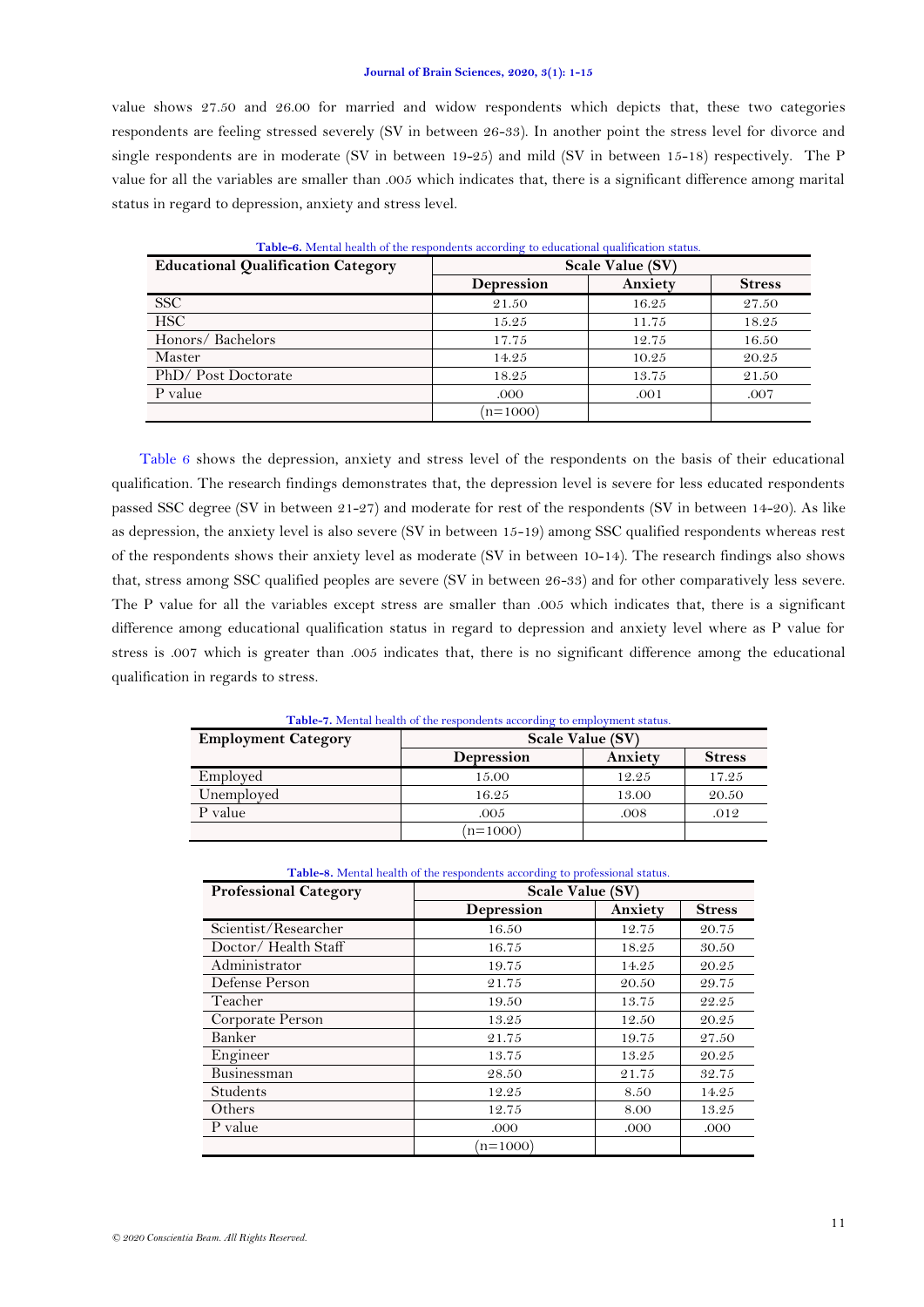[Table 7](#page-10-1) shows the depression, anxiety and stress level of the respondents on the basis of their employment status. From the table it can be depicted that, for employed people depression level is moderate (SV in between 14- 20), anxiety level is moderate (SV in between 10-14) and stress level is mild (SV in between 15-18) whereas for unemployed people depression, anxiety and stress level is also moderate. The P value for all the variables are greater than .005 which indicates that, there is no significant difference among employment status in regard to depression, anxiety and stress level.

#### *5.4. Summary of Findings*

[Table 8](#page-10-2) shows the depression, anxiety and stress level of the respondents on the basis of their professional status. The research findings reveal that, depression level is extremely severe for businessman (SV is 28+), severe for defense persons and bankers (SV in between 21-27) whereas depression level is moderate for scientist/ researchers, doctors/health staffs, administrator, teacher and corporate persons (SV in between 14-20) and mild for engineer, students and others (SV in between 10-13). The table also shows that, defense persons and businessman suffer from extreme anxiety (SV is 20+), doctors/medical staffs and bankers suffer from severe anxiety (SV in between 15-19), scientist/ researchers, administrators, teachers, corporate persons, engineers suffer from moderate anxiety (SV in between 10-14) whereas, students and other suffer from mild level of anxiety (SV in between 8-9). The research findings get severe stress among doctors/health staffs, defense persons, bankers, businessman (SV in between 26-33) whereas moderate stress among scientists/researchers, administrators, teachers, corporate persons and engineers (SV in between 19-25). The stress level among students and other respondents are normal (SV in between 0-14). The P value for all the variables are smaller than .005 which indicates that, there is a significant difference among professional status in regard to depression, anxiety and stress level.

#### **6. CONCLUSION**

The study disclosed that, novel coronavirus disease (COVID-19) pandemic has a significant influence on psychological health of the peoples living in studied area. As people are bound to stay at their home due to lockdown restrictions so they are going through a crisis situation and felling uncertainty about their career and professional life. The study found extremely severe anxiety and depression among the businessman because in this present situation they are not able to conduct their business which forces them to a great uncertainty and crisis. The study also pointed that, the anxiety level is higher in females whereas males are more depressed and stressed as compared to females which is supported by the findings of National Mental Health of India. From the [Table 9](#page-12-0) we can get a summary of the findings of the study. The people who are old aged generally more than 50 years are getting severe depressed, anxious and stressed in comparison to other aged peoples. Research arch findings also shows that, married people are more severely depressed, anxious and stressed than the others most probably for the concern of their bread and butter and supporting the family members. There is variation of depression, anxiety and stress level according to professions. The research findings reveal that, depression level is extremely severe for businessman and severe for defense persons and bankers whereas depression level is moderate for scientist/ researchers, doctors/health staffs, administrator, teacher and corporate persons.

## **7. RECOMMENDATIONS**

One of the probable ways of reducing risk of mental health is to avoid the fake and unrealistic information sometimes conveyed by social media. So people can rely on a limited amount of official information sources that are reliable and authentic. The researchers also recommend breaking the isolation by increasing the communication with friends, family members, and loved ones, even if at a distance for ensuring sound mental health. Video-chat or group calls with family members may assist in reducing loneliness and shakiness. In this critical moment, people may keep a regular routine by emphasizing regular sleep-awake rhythms and diet patterns. They may make a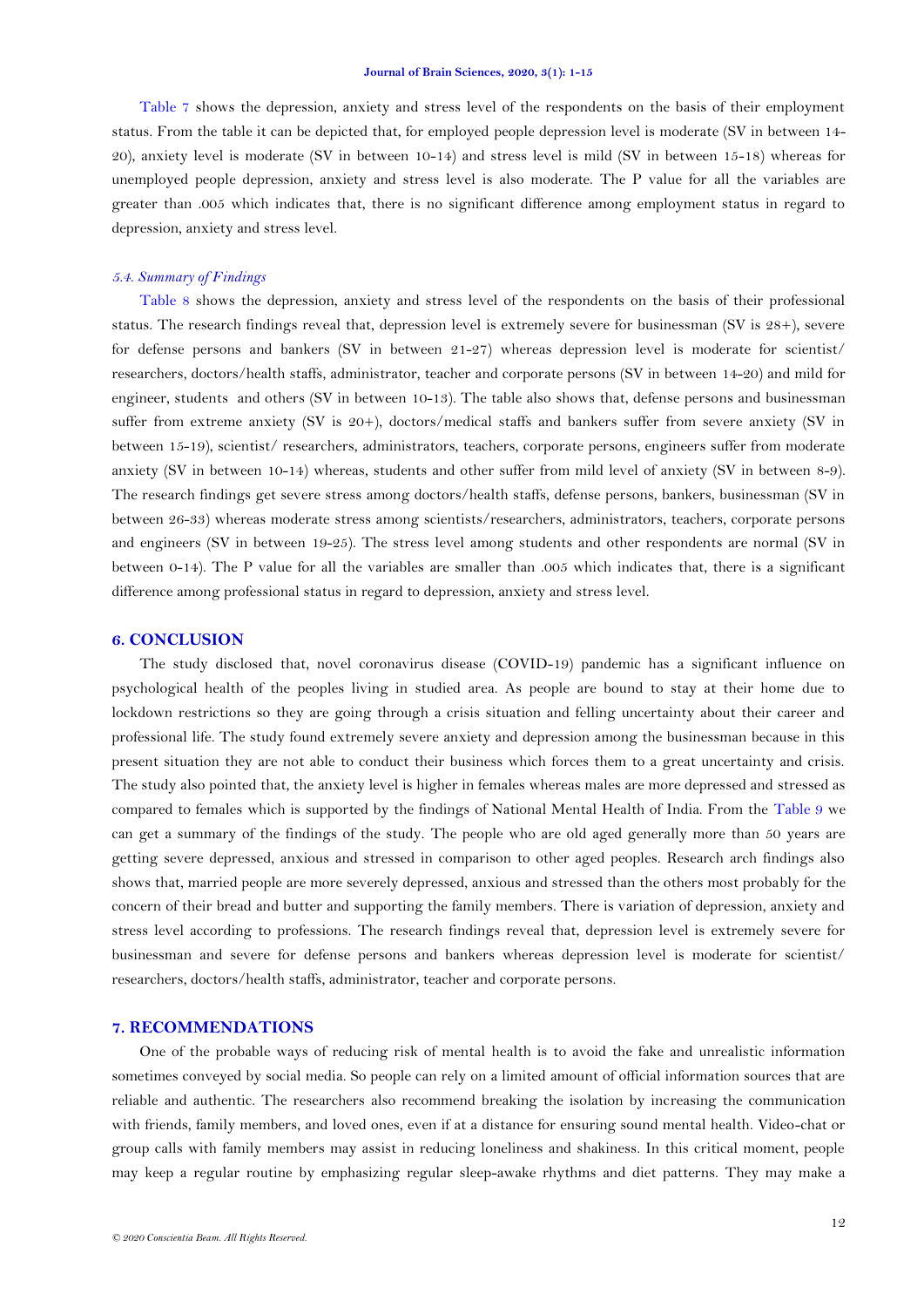regular routine for their worship and prayer to the Almighty for improving the situation. The study also recommends that, the people should focus on physical isolation or maintaining social distance by feeling that, this isolation is not only protecting their health rather than also for protecting others from the pandemic. If required, people may ask for psychiatric help or consultation.

<span id="page-12-0"></span>

| Table-9. Summary of findings.           |                               |                         |               |  |
|-----------------------------------------|-------------------------------|-------------------------|---------------|--|
| <b>Demographic Characteristics</b>      | Depression                    | Anxiety                 | <b>Stress</b> |  |
| <b>Gender Status</b>                    |                               |                         |               |  |
| Male                                    | Moderate                      | Moderate                | Severe        |  |
| Female                                  | Mild                          | Severe                  | Moderate      |  |
| Age Status                              |                               |                         |               |  |
| Less than 30 Years                      | Normal                        | Normal                  | Mild          |  |
| 31-40 Years                             | Moderate                      | Moderate                | Moderate      |  |
| 41-50 Years                             | Moderate                      | Moderate                | Moderate      |  |
| More than 50 Years                      | Severe                        | Severe                  | Severe        |  |
| <b>Marital Status</b>                   |                               |                         |               |  |
| Single                                  | Normal                        | Moderate                | Mild          |  |
| Married                                 | Severe                        | Severe                  | Severe        |  |
| Divorce                                 | Moderate                      | Moderate                | Moderate      |  |
| Widow                                   | Moderate                      | Severe                  | Severe        |  |
| <b>Educational Qualification Status</b> |                               |                         |               |  |
| SSC                                     | Severe                        | Severe                  | Severe        |  |
| <b>HSC</b>                              | Moderate                      | Moderate                | Mild          |  |
| Honors/ Bachelors                       | Moderate                      | Moderate                | Mild          |  |
| Master                                  | Moderate                      | Moderate                | Moderate      |  |
| PhD/Post Doc.                           | Moderate                      | Moderate                | Moderate      |  |
| <b>Employment Status</b>                |                               |                         |               |  |
| Employed                                | Moderate                      | Moderate                | Mild          |  |
| Unemployed                              | Moderate                      | Moderate                | Moderate      |  |
| <b>Professional Status</b>              |                               |                         |               |  |
| Scientist/Researcher                    | Moderate                      | Moderate                | Moderate      |  |
| Doctor/ Health Staff                    | Moderate                      | Severe                  | Severe        |  |
| Administrator                           | $\overline{\text{M}}$ oderate | Moderate                | Moderate      |  |
| Defense Person                          | Severe                        | <b>Extremely Severe</b> | Severe        |  |
| Teacher                                 | Moderate                      | Moderate                | Moderate      |  |
| Corporate Person                        | Moderate                      | Moderate                | Moderate      |  |
| Banker                                  | Severe                        | Severe                  | Severe        |  |
| Engineer                                | Mild                          | Moderate                | Moderate      |  |
| Businessman                             | <b>Extremely Severe</b>       | <b>Extremely Severe</b> | Severe        |  |
| Students                                | Mild                          | Mild                    | Normal        |  |
| Others                                  | Mild                          | Mild                    | Normal        |  |

### **8. LIMITATIONS AND FUTURE SCOPE**

One of the limitations of the study is to use self-report tool (DASS-21) for estimating the mental health namely, depression, anxiety and stress which may not be as effective as being determined by trained mental health professionals. The study conducted on the basis of data collected from only two districts Dhaka and Mymensingh, adding the another limitation of the study. To overcome the limitations of the present study, future researches may be conducted by several researchers in more extensive approach. There is also scope for future researchers to conduct study by taking more sample size from different areas.

> **Funding:** This study received no specific financial support. **Competing Interests:** The authors declare that they have no competing interests. **Acknowledgement:** Both authors contributed equally to the conception and design of the study.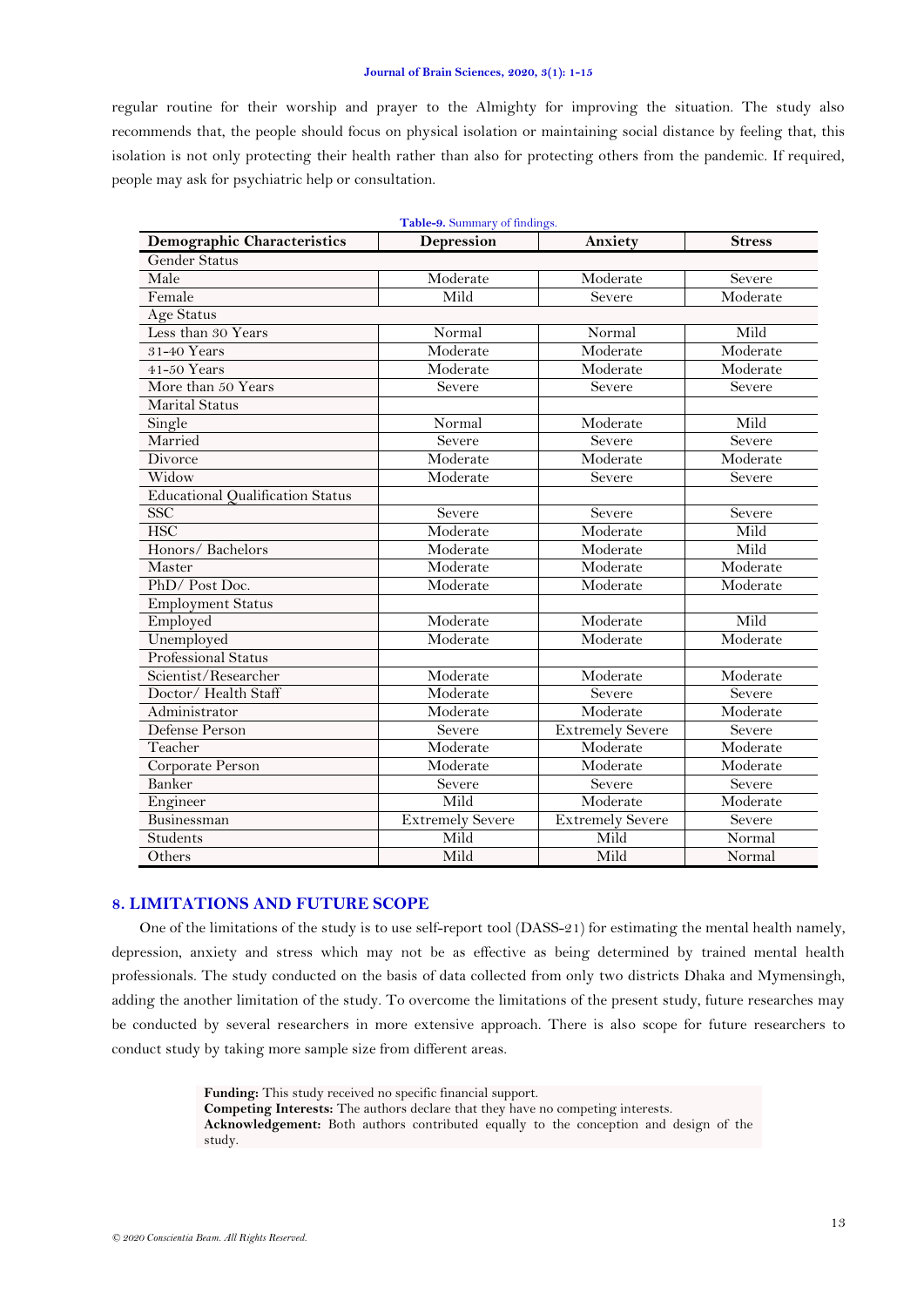#### **REFERENCES**

- <span id="page-13-1"></span>Brooks, S. K., Webster, R. K., Smith, L. E., Woodland, L., Wessely, S., Greenberg, N., & Rubin, G. J. (2020). The psychological impact of quarantine and how to reduce it: Rapid review of the evidence. *The Lancet, 395*(10227), 912-920.Available at: https://doi.org/10.1016/s0140-6736(20)30460-8.
- <span id="page-13-6"></span>Chen, Y., Liu, Q., & Guo, D. (2020). Emerging coronaviruses: genome structure, replication, and pathogenesis. *Journal of Medical Virology, 92*(4), 418-423.Available at: https://doi.org/10.1002/jmv.25681.
- <span id="page-13-8"></span>Corman, V. M., Landt, O., Kaiser, M., Molenkamp, R., Meijer, A., Chu, D. K., Schmidt, M. L. (2020). Detection of 2019 novel coronavirus (2019-nCoV) by real-time RT-PCR. *Eurosurveillance, 25*(3), 2000045.
- <span id="page-13-9"></span>Cui, J., Li, F., & Shi, Z.-L. (2019). Origin and evolution of pathogenic coronaviruses. *Nature Reviews Microbiology, 17*(3), 181- 192.Available at: https://doi.org/10.1038/s41579-018-0118-9.
- <span id="page-13-0"></span>Cullen, W., Gulati, G., & Kelly, B. (2020). Mental health in the Covid-19 pandemic. *QJM: An International Journal of Medicine, 113*(5), 311-312.
- <span id="page-13-3"></span>Fiorillo, A., & Gorwood, P. (2020). The consequences of the COVID-19 pandemic on mental health and implications for clinical practice. *European Psychiatry, 63*(1), e32.Available at: https://doi.org/10.1192/j.eurpsy.2020.35.
- <span id="page-13-18"></span>Hair, J. F., Ringle, C. M., & Sarstedt, M. (1998). Partial least squares structural equation modeling: Rigorous applications, better results and higher acceptance. *Long Range Planning, 46*(1-2), 1-12.
- <span id="page-13-14"></span>Jones, N. M., Thompson, R. R., Schetter, C. D., & Silver, R. C. (2017). Distress and rumor exposure on social media during a campus lockdown. *Proceedings of the National Academy of Sciences, 114*(44), 11663-11668.Available at: https://doi.org/10.1073/pnas.1708518114.
- <span id="page-13-13"></span>Kang, L., Li, Y., Hu, S., Chen, M., Yang, C., Yang, B. X., . . . Ma, X. (2020). The mental health of medical workers in Wuhan, China dealing with the 2019 novel coronavirus. *The Lancet Psychiatry, 7*(3), e14.Available at: https://doi.org/10.1016/s2215-0366(20)30047-x.
- <span id="page-13-11"></span>Lee, N., Bushmaker, T., Morris, D. H., Holbrook, M. G., Gamble, A., Williamson, B. N., & Lloyd-Smith, J. O. (2018). Aerosol and surface stability of SARS-CoV-2 as compared with SARS-CoV-1. *New England Journal of Medicine, 382*(16), 1564-1567.
- <span id="page-13-5"></span>Li, X., Song, Y., Wong, G., & Cui, J. (2020). Bat origin of a new human coronavirus: There and back again. *Science China Life Sciences, 63*(3), 461-462.Available at: https://doi.org/10.1007/s11427-020-1645-7.
- <span id="page-13-7"></span>Lu, H., Stratton, C. W., & Tang, Y.-W. (2020). Outbreak of pneumonia of unknown etiology in wuhan China: The mystery and the miracle. *Journal of Medical Virology, 92*(4), 401-402.Available at: https://doi.org/10.1002/jmv.25678.
- <span id="page-13-17"></span>Nunnally, J. C. (1978). Validity and reliability in social science research. *Education Research and Perspectives, 38*(1), 105.
- <span id="page-13-16"></span>Osman, A., Wong, J. L., Bagge, C. L., Freedenthal, S., Gutierrez, P. M., & Lozano, G. (2012). The depression anxiety stress Scales—21 (DASS‐21): Further examination of dimensions, scale reliability, and correlates. *Journal of Clinical Psychology, 68*(12), 1322-1338.Available at: https://doi.org/10.1002/jclp.21908.
- <span id="page-13-12"></span>Panagioti, E., Yardley, L., Schlotz, W., & Michie, S. (2020). The importance of coping appraisal in behavioural responses to pandemic flu. *British Journal of Health Psychology, 17*(1), 44-59.
- <span id="page-13-10"></span>Park, J. H., Rivière, I., Gonen, M., Wang, X., Sénéchal, B., Curran, K. J., . . . Mead, E. (2018). Long-term follow-up of CD19 CAR therapy in acute lymphoblastic leukemia. *New England Journal of Medicine, 378*(5), 449-459.Available at: https://doi.org/10.1056/nejmoa1709919.
- <span id="page-13-15"></span>Purgato, M., Gastaldon, C., Papola, D., Van Ommeren, M., Barbui, C., & Tol, W. A. (2018). Psychological therapies for the treatment of mental disorders in low-and middle-income countries affected by humanitarian crises. *Cochrane Database of Systematic Reviews*(7).
- <span id="page-13-4"></span>Ryu, S.-H., & Chun, B.-C. (2020). An interim review of the epidemiological characteristics of 2019 novel coronavirus. *Epidemiology and Health, 42*(1), e2020006.Available at: https://doi.org/10.4178/epih.e2020006.
- <span id="page-13-2"></span>Shigemura, J., Ursano, R. J., Morganstein, J. C., Kurosawa, M., & Benedek, D. M. (2020). Public responses to the novel 2019 coronavirus (2019‐nCoV) in Japan: Mental health consequences and target populations. *Psychiatry and Clinical Neurosciences, 74*(4), 281-282.Available at: https://doi.org/10.1111/pcn.12988.